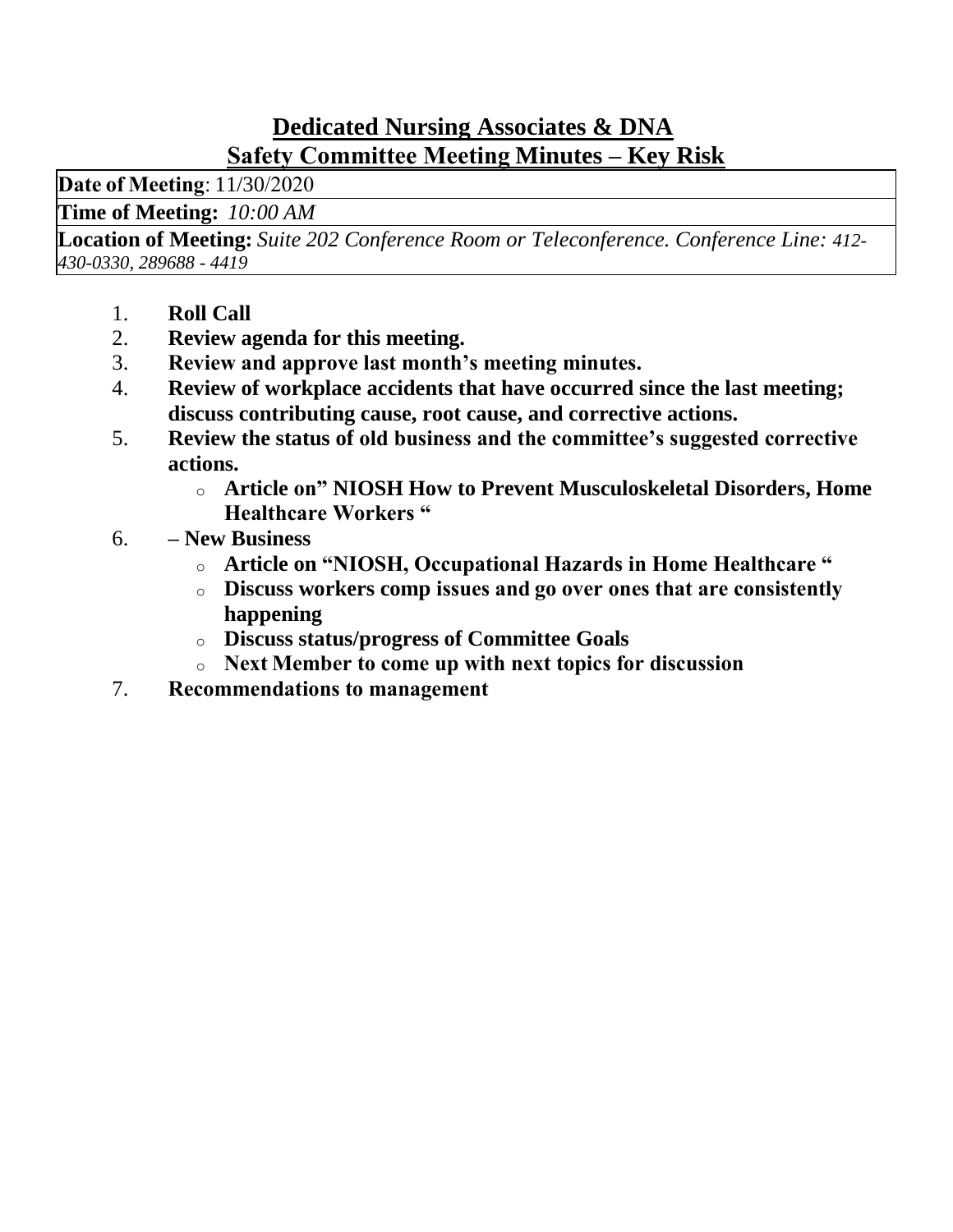## **Dedicated Nursing Associates & DNA Safety Committee Minutes**

| <b>Meeting</b><br>Date: 11/30/2020 | Time meeting started: $10:00 AM$ |  |
|------------------------------------|----------------------------------|--|
|                                    |                                  |  |

| <b>Meeting Chairperson:</b> |  |
|-----------------------------|--|
| <b>Danielle Reilly</b>      |  |

| <b>Present</b>         | <b>Absent</b> |
|------------------------|---------------|
| Jenna Highfield        |               |
| Christina Zappa        |               |
| Nikki Raveling         |               |
| Danielle Reilly        |               |
| Chris Young            |               |
| Melissa Spagnol        |               |
| Heidi Zedlar           |               |
| <b>Cassie Angelone</b> |               |
| Roya Fashandi          |               |
|                        |               |
|                        |               |
|                        |               |
|                        |               |
|                        |               |
|                        |               |

Agenda for today's meeting was reviewed by all members:  $\times$  Yes No

Previous meeting minutes from (10/2020) were read and approved:  $\times$  Yes \_No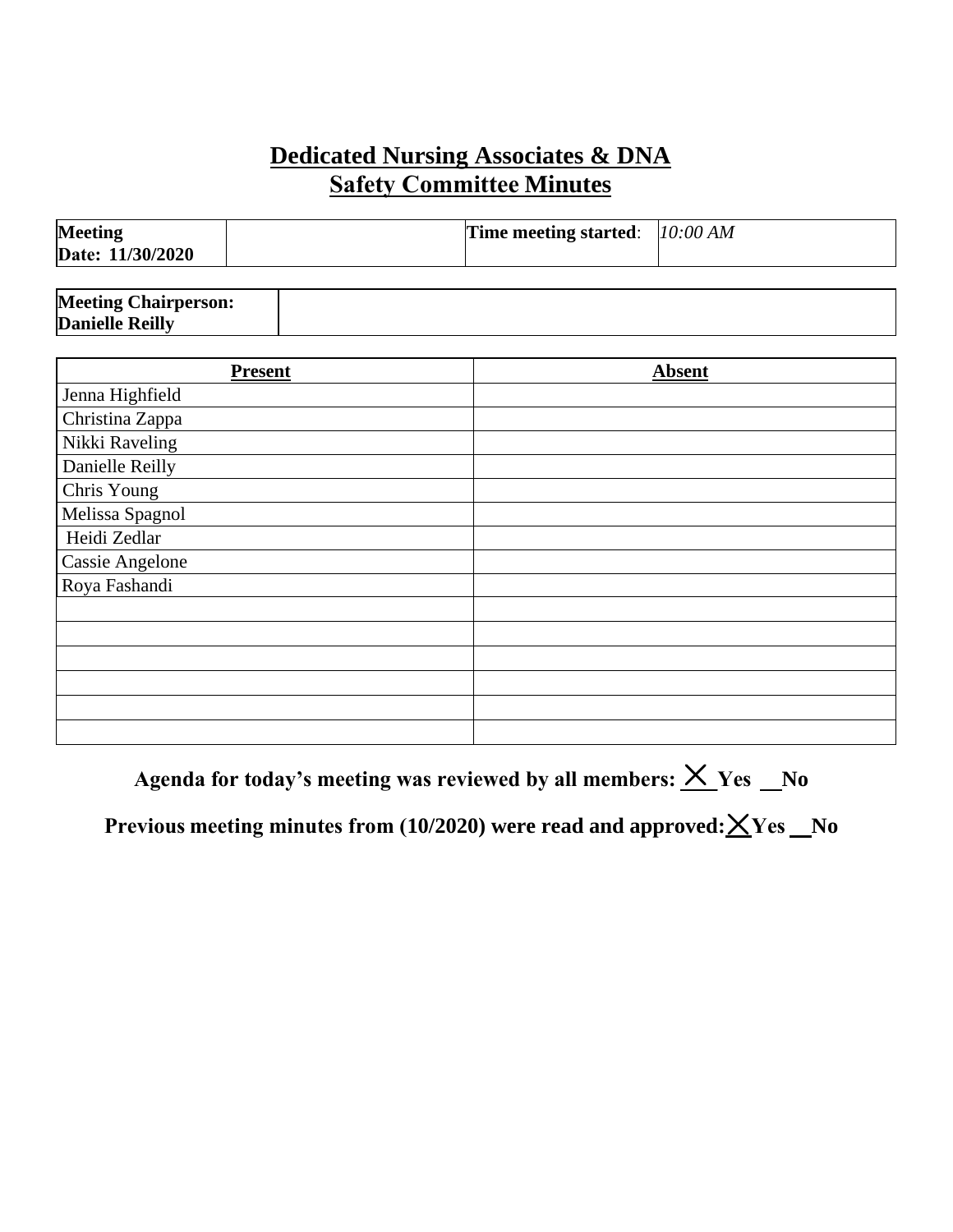#### **Review of Accidents/Incidents Since the Last Meeting (employee, non-employee, vehicle accidents, near misses, property, & other)**

| <b>Date</b> | Injury<br><b>Causation</b><br>(Description)                                                                                                                                                                                                                                                  | <b>Assignment</b><br>/Facility                                    | <b>Injured Body</b><br>Part (Body Part,<br>Left/Right, | <b>Follow Up</b><br>(Communication,<br><b>Contact Facility,</b>                                                       | <b>Recommended</b><br>Corrective<br><b>Action</b>                                               | <b>Is Claim</b><br>Ongoing?<br><b>Current</b>                                                          |
|-------------|----------------------------------------------------------------------------------------------------------------------------------------------------------------------------------------------------------------------------------------------------------------------------------------------|-------------------------------------------------------------------|--------------------------------------------------------|-----------------------------------------------------------------------------------------------------------------------|-------------------------------------------------------------------------------------------------|--------------------------------------------------------------------------------------------------------|
|             |                                                                                                                                                                                                                                                                                              |                                                                   | Lower/Upper)                                           | Treatment,<br>Education, etc.)                                                                                        |                                                                                                 | Outcome                                                                                                |
| 11/5/2020   | IW was assisting<br>with a combative<br>patient. The<br>patient punched<br>her in the side of<br>the head.                                                                                                                                                                                   | Contract<br>Nursing<br>Home<br>Vero Health<br>& Rehab of<br>Sylva | Head                                                   | Combative patient<br>education sent                                                                                   | IW was<br>informed<br>through facility<br>on de escalation                                      | Ongoing<br>Follow up<br>appt<br>12/17/2020                                                             |
| 11/6/2020   | IW w/ and<br>another aide were<br>transferring a<br>client from a<br>shower chair to<br>bed. IW wanted<br>to use a lift pad<br>but had to use a<br>bath blanket due<br>to no pads being<br>available. The<br>client had to be<br>lifted over the<br>headboard to be<br>placed on the<br>bed. | Contract<br><b>Nursing</b><br>Home<br>Fairview<br>Manor           | Sprain of lower<br>back                                | <b>Emailed</b> education<br>on utilizing lifting<br>techniques and<br>following protocols.<br>Responded<br>11/18/2020 | Submitted to<br>reemployability.<br>Followed up<br>with IW on<br>proper reporting<br>procedure. | Ongoing<br>Follow up<br>appt<br>11/24/2020                                                             |
| 11/11/2020  | IW and aide were<br>boosting patient<br>back in bed using<br>a chuck bed pad.<br>After pivoting<br>her into bed the<br>IW stood up and<br>said something<br>was not right, felt<br>like something<br>shifted out of<br>place.                                                                | Contract<br>Nursing<br>Home<br>Hermitage<br>Nursing $&$<br>Rehab  | Lower back<br>muscle spasms                            | <b>Emailed</b> education<br>on ergonomics.<br>Responded<br>11/18/2020                                                 | NA                                                                                              | Ongoing<br>Follow up<br>appt<br>12/2020<br>Employee<br>has been<br>submitted to<br>ReEmployA<br>bility |
| 11/14/2020  | IW was walking<br>through dementia<br>unit, a resident<br>pulled her hand<br>and would not let<br>go. IW said it felt                                                                                                                                                                        | Contract<br><b>Nursing</b><br>Home                                | L Hand                                                 | <b>Emailed</b> education<br>on working with<br>dementia patients.                                                     | NA                                                                                              | Closed<br><b>Full Duty</b><br>Release<br>11/20/2020                                                    |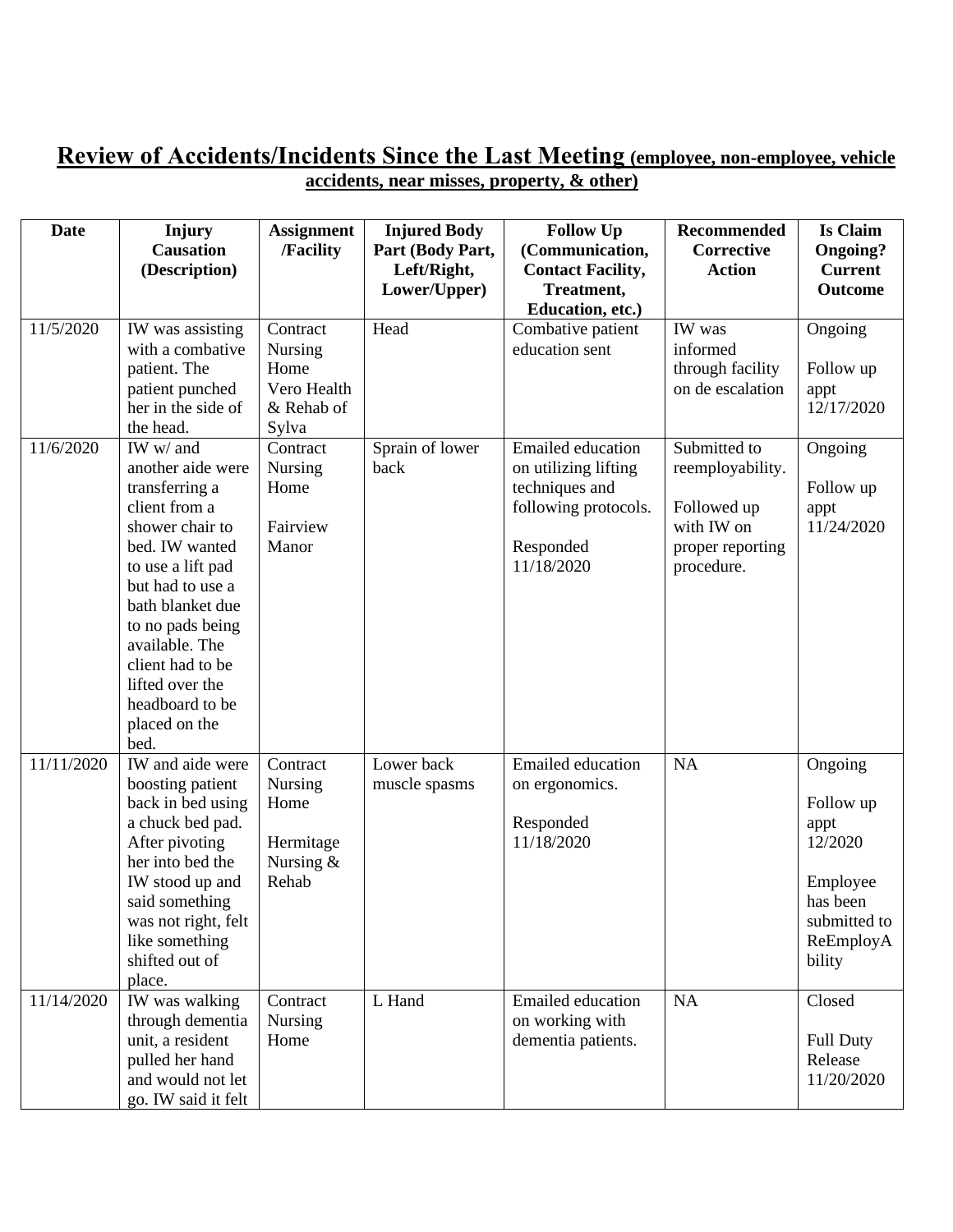| like the resident | Baldwin |  |  |
|-------------------|---------|--|--|
| crushed her hand. | Health  |  |  |
|                   | Center  |  |  |
|                   |         |  |  |

# **Status / Progress of Uncompleted Old Business**

| <b>Old Business Item:</b>                                                     | <b>Updates:</b>         |
|-------------------------------------------------------------------------------|-------------------------|
| NIOSH How to Prevent<br>Musculoskeletal Disorders,<br>Home Healthcare Workers | Uploaded to DNA Website |
|                                                                               |                         |

# **New Business (Round Table Discussion)**

| <b>Committee Member</b><br>Name: | <b>Topic / Hazard Identified:</b>                                | <b>Responsibility Assigned To Whom &amp;</b><br><b>Action To Be Taken:</b> |
|----------------------------------|------------------------------------------------------------------|----------------------------------------------------------------------------|
| Group                            | Discuss new incidents                                            |                                                                            |
| Group                            | Article on:" NIOSH, Occupational Hazards<br>in Home Healthcare " |                                                                            |
| Group                            | <b>Update on Goals</b>                                           |                                                                            |
|                                  |                                                                  |                                                                            |

# **Status/Progress on Committee Goals**

| <b>Goal:</b>    | <b>Updates/Action to be taken:</b>                    |
|-----------------|-------------------------------------------------------|
| Reemployability | Continue to submit Injured Workers to Reemployability |
|                 |                                                       |